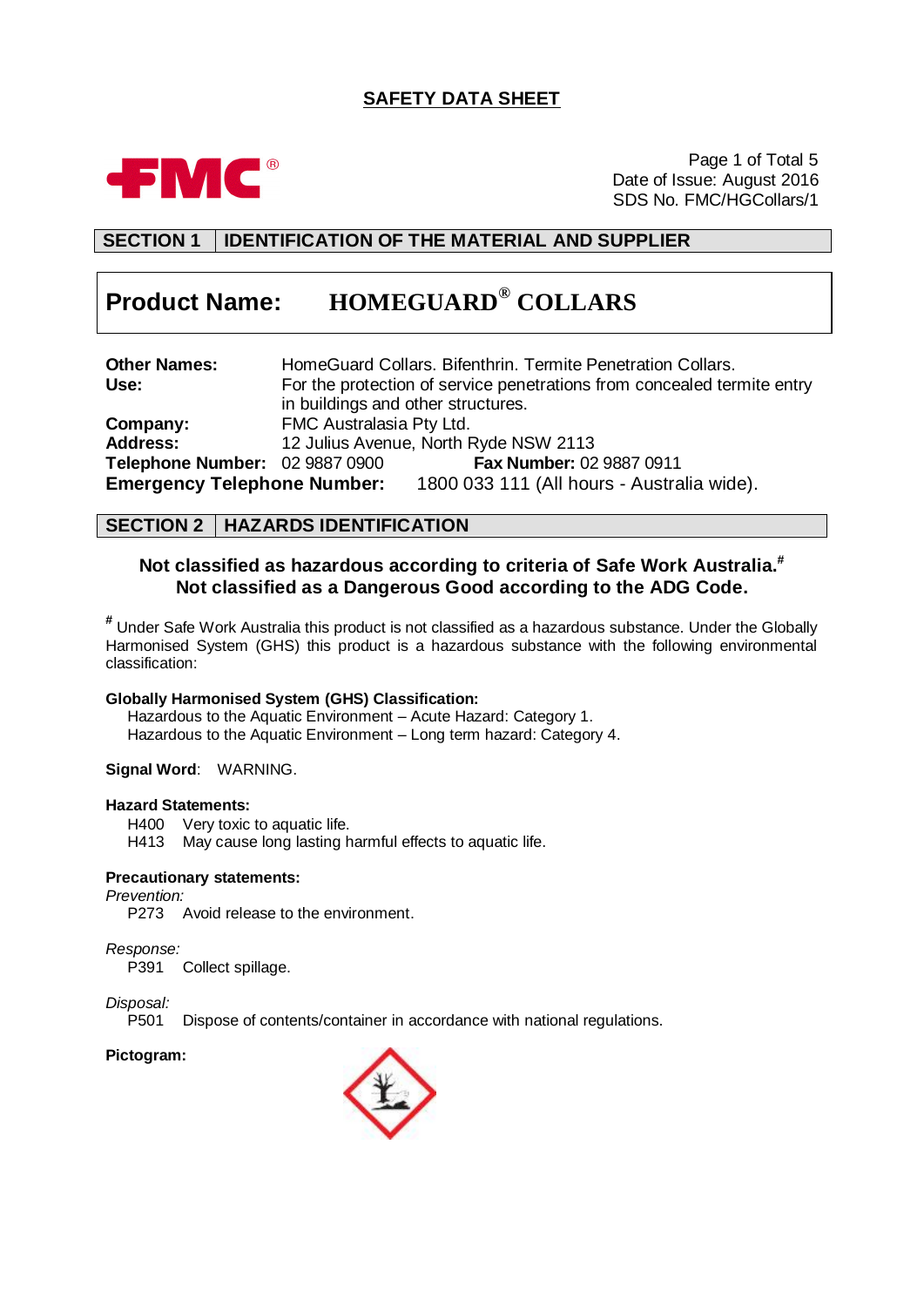## **SECTION 3 COMPOSITION/INFORMATION ON INGREDIENTS**

#### **Ingredients:**

Bifenthrin 82657-04-3 1 g/kg Other ingredients determined not to be hazardous mixture Balance

*CHEMICAL CAS NUMBER PROPORTION*

## **SECTION 4 FIRST AID MEASURES**

#### **FIRST AID**

- **Swallowed:** If poisoning occurs, contact a doctor or Poisons Information Centre. Phone Australia 131126.
- **Eye:** Particulates may scratch eye surfaces and/or cause mechanical irritation. Remove from eye as for any foreign object. If irritation persists, obtain medical attention.
- **Skin:** After handling, and before eating, drinking, smoking or going to the toilet wash with soap and water.
- **Inhaled:** In case of adverse exposure to vapours that may be formed at elevated temperatures, remove patient to fresh air. If breathing discomfort occurs, obtain medical attention.

**Advice to Doctors:** Concern should be taken of the physical damage that the collars may cause if ingested. The collars are polypropylene which is considered non-toxic. Bifenthrin, the active ingredient in this product, is a pyrethroid insecticide. The level of bifenthrin in the collar (0.1%) is considered to be so low as to be considered non-toxic, and tests have shown that the bifenthrin is not readily available for release from the collar. Treatment is otherwise symptomatic and supportive.

# **SECTION 5 FIRE FIGHTING MEASURES**

**Specific Hazard:** Thermal decomposition and burning may produce toxic by-products.

**Extinguishing media:** Foam, CO<sub>2</sub> or dry chemical. Soft stream water fog if no alternatives. Contain all runoff.

**Hazards from combustion products:** On burning will emit toxic fumes of carbon monoxide, carbon dioxide, hydrogen chloride, chlorine, fluorine and hydrogen fluoride etc.

**Precautions for fire-fighters and special protective equipment:** Isolate fire area. Evacuate downwind. Wear full protective clothing and self-contained breathing apparatus. Do not breathe or contact smoke, gases or vapours generated.

## **SECTION 6 ACCIDENTAL RELEASE MEASURES**

**Emergency procedures:** Pick up unused collars. If unable to use as directed on the label, seal collars in a plastic bag and dispose of as per section 13. For good industrial hygiene, wash hands and arms with soap and water after handling collars.

**Material and methods for containment and cleanup procedures:** Not applicable to this product. DO NOT allow product to enter sewers, drains, dams, creeks or any other waterways.

## **SECTION 7 HANDLING AND STORAGE**

**Precautions for Safe Handling:** Generally no special precautions are required. Wash hands after use.

**Conditions for Safe Storage:** Store in closed original packaging, in a cool, well ventilated area away from children, animals, food and feedstuffs. Do not store for prolonged periods in direct sunlight. Do not use or store near heat, open flame or hot surfaces. Do NOT allow product to enter sewers, drains, creeks or any other waterways.

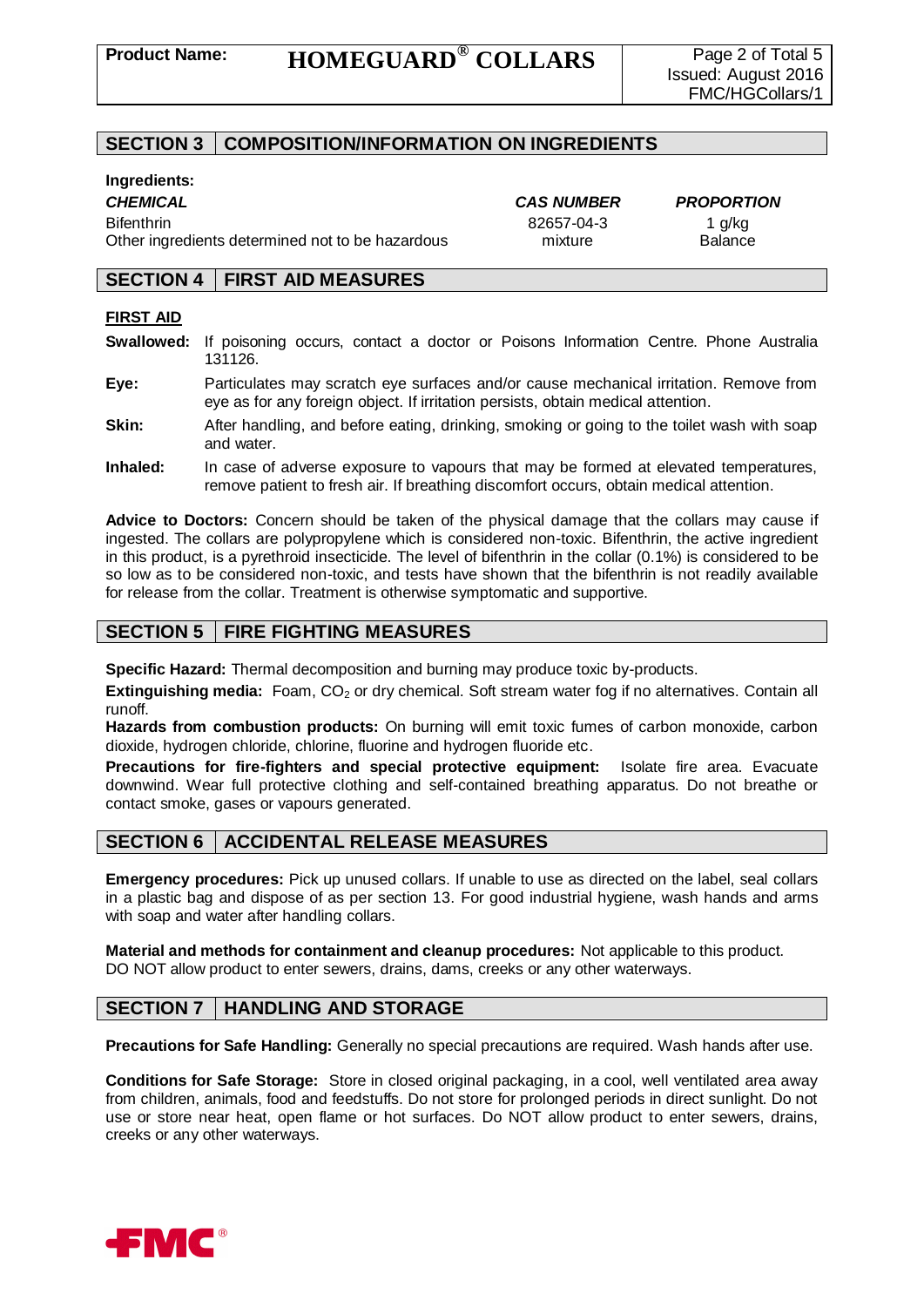# **SECTION 8 EXPOSURE CONTROLS / PERSONAL PROTECTION**

#### **National Exposure Standards:**

No exposure standard for bifenthrin, or this product, has been established by Safe Work Australia.

**Biological Limit Values:**

No biological limit allocated.

#### **Engineering controls:**

Use in well ventilated areas.

#### **Personal Protective Equipment (PPE):**

General: No special protective clothing is required. As a good work practice, wear clothing that minimises skin contact with this product.

Personal Hygiene: Wash hands and arms before eating, drinking or smoking.

## **SECTION 9 PHYSICAL AND CHEMICAL PROPERTIES**

| Appearance:<br>Odour:           | Light blue circular collars (40, 50, 80 & 100 mm inner diameter).<br>No odour. |
|---------------------------------|--------------------------------------------------------------------------------|
| <b>Boiling point:</b>           | Not relevant - solid at ambient temperatures.                                  |
| Freezing point:                 | Not relevant - solid at ambient temperatures.                                  |
| <b>Specific Gravity:</b>        | Approximately 930 g/m <sup>3</sup> .                                           |
| pH:                             | Not available.                                                                 |
| <b>Solubility in Water:</b>     | Not soluble. Provides a barrier to water.                                      |
| <b>Flammability:</b>            | This material may support combustion at elevated temperatures.                 |
| <b>Corrosive hazard:</b>        | Non corrosive; compatible with stainless steel, polyethylene etc.              |
| Flashpoint (°C):                | $>215^{\circ}$ C (estimated).                                                  |
| <b>Flammability Limits (%):</b> | Not established, but may support combustion at elevated temperatures.          |
| <b>Poisons Schedule:</b>        | Product is not a scheduled poison.                                             |

# **SECTION 10 STABILITY AND REACTIVITY**

**Chemical Stability:** Product is considered stable in ambient conditions for a period of at least 2 years after manufacture.

**Conditions to avoid:** Keep away from all sources of heat. Keep out of the sun.

**Incompatible materials:** No particular materials to avoid

**Hazardous decomposition products:** On burning will emit toxic fumes.

**Hazardous reactions:** No particular reactions to avoid.

# **SECTION 11 TOXICOLOGICAL INFORMATION**

#### *Potential Health Effects:*

This product is expected to have low toxicity, and if swallowed the mechanical effects are expected to be of greater concern. Bifenthrin, the active ingredient in this product is present at 0.1%. Ingestion of large doses of bifenthrin by laboratory animals produced signs of toxicity which included clonic convulsions, tremors and bloody nasal discharge. It is unlikely to be physically possible to consume large quantities of bifenthrin by ingesting the plastic collar.

#### **Acute**

| Swallowed: | Not expected to be toxic.                                                                                                                                                  |
|------------|----------------------------------------------------------------------------------------------------------------------------------------------------------------------------|
| Eye:       | May produce mechanical irritation to the eye.                                                                                                                              |
| Skin:      | This product has very low dermal toxicity.                                                                                                                                 |
| Inhaled:   | Unlikely to cause inhalation toxicity unless the product is at elevated temperatures or is<br>burned. Vapours and gases released under thermal decomposition may be toxic. |

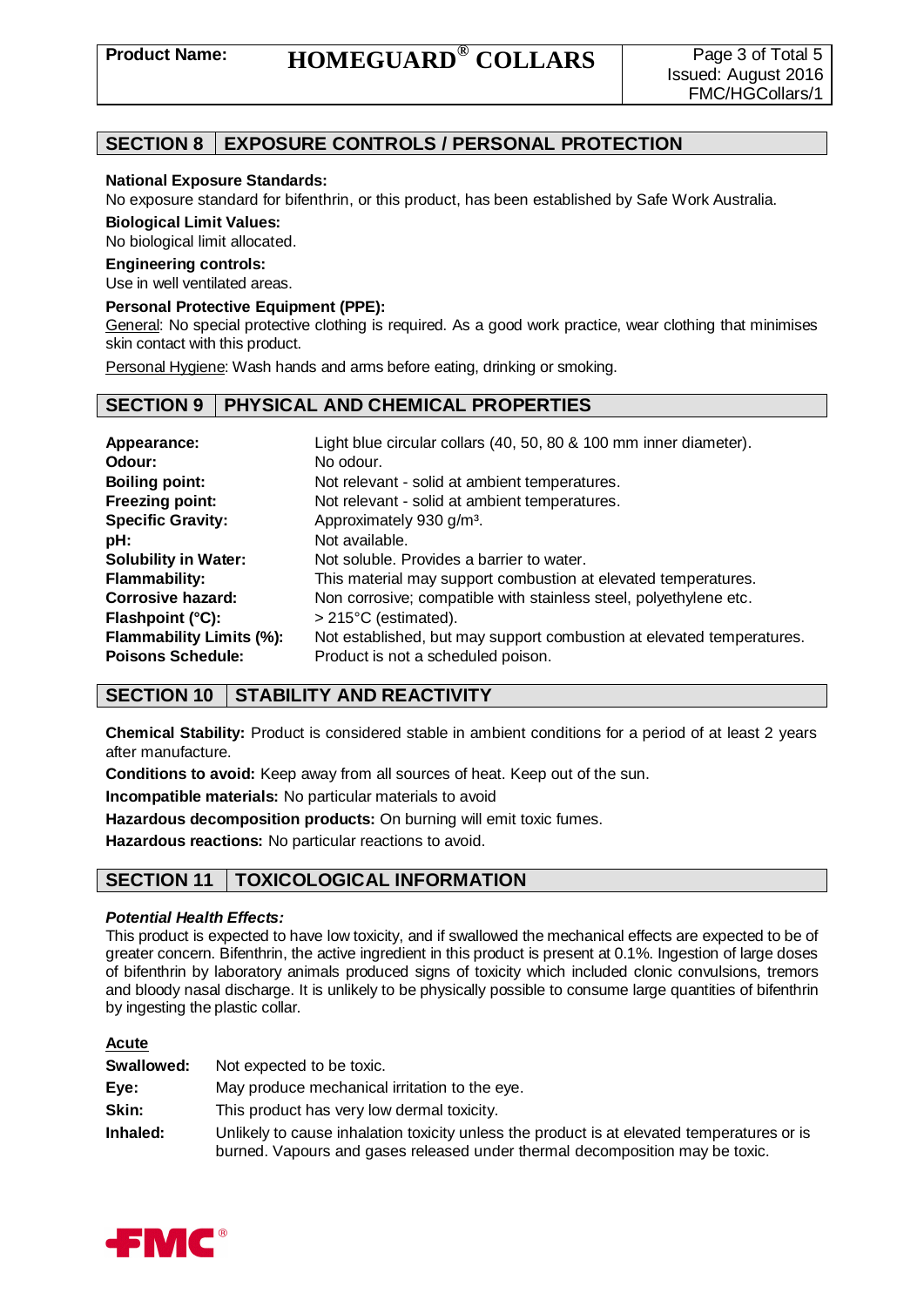# **SECTION 11 TOXICOLOGICAL INFORMATION** (Continued)

**Chronic:** No data available on this formulation. In studies with laboratory animals, Bifenthrin Technical did not cause teratogenicity or reproductive toxicity. Tremors were associated with repeated exposure of dogs, rats, rabbits and mice to Bifenthrin. The overall results from a battery of genotoxicity studies indicate that Bifenthrin is not considered to be genotoxic. Ames test results were negative.

# **SECTION 12 | ECOLOGICAL INFORMATION**

**Environmental Toxicology:** The active ingredient, Bifenthrin, is highly toxic to fish and aquatic arthropods with  $LC_{50}$  values ranging from 0.0038 µg/L to 17.8 µg/L. In general, the aquatic arthropods are the most sensitive species. Care should be taken to avoid contamination of the aquatic environment. Bifenthrin had no effect on molluscs at its limit of water solubility. Bifenthrin is only slightly toxic to both waterfowl and upland game birds with LC<sub>50</sub> values range from 1800 mg/kg to  $> 2,150$  mg/kg. Do not contaminate sewers, drains, dams, creeks or any other waterways with product or the used container. Do not use this product as a liner for fish ponds.

**Environmental Properties:** The active ingredient, Bifenthrin, degrades at a moderate rate in agricultural soils ( $t\frac{1}{2}$  = 50 to 205 days), and more rapidly on the surface of bare soils ( $t\frac{1}{2}$  = 7 to 62 days). Bifenthrin is tightly bound in most soils and has extremely low water solubility.

# **SECTION 13 DISPOSAL CONSIDERATIONS**

**Spills & Disposal:** In the case of unusable collars, place collars in sealed plastic bags and dispose of waste in accordance with the requirements of Local or State Waste Management Authorities via an approved industrial waste disposal site. Keep material out of streams and sewers.

Always put unused collars back into the original packaging for re-use.

*Dangerous to Fish*: Do NOT allow product to enter sewers, drains, dams, creeks or any other waterways.

# **SECTION 14 TRANSPORT INFORMATION**

HomeGuard Collars are not classified as a Dangerous Good by the Australian Code for the Transport of Dangerous Goods by Road and Rail.

# **SECTION 15 | REGULATORY INFORMATION**

Not classified as a hazardous substance according to criteria of Safe Work Australia.

Under the Standard for Uniform Scheduling of Medicines and Poisons (SUSMP), this product is not a scheduled poison.

This product is registered under the Agricultural and Veterinary Chemicals Code Act 1994. Product Registration No. 61290.

Product is not classified as a Dangerous Good according to the ADG Code  $(7<sup>th</sup>$  Ed), the International Maritime Dangerous Goods (IMDG) Code and the International Air Transport Association (IATA). *Requirements concerning special training:*

Check State or Territory regulations that require people who use pesticides in their job or business to have training in the application of the materials.

## **SECTION 16 OTHER INFORMATION**

Issue Date: 1 August 2016. Valid for 5 years.

Key to abbreviations and acronyms used in this SDS:

- ADG Code: Australian Dangerous Goods Code (for the transport of dangerous goods by Road and Rail).
- Carcinogen: An agent which is responsible for the formation of a cancer.
- Clonic: Alternate involuntary muscular contraction and relaxation in rapid succession.

Genotoxic: Capable of causing damage to genetic material, such as DNA.